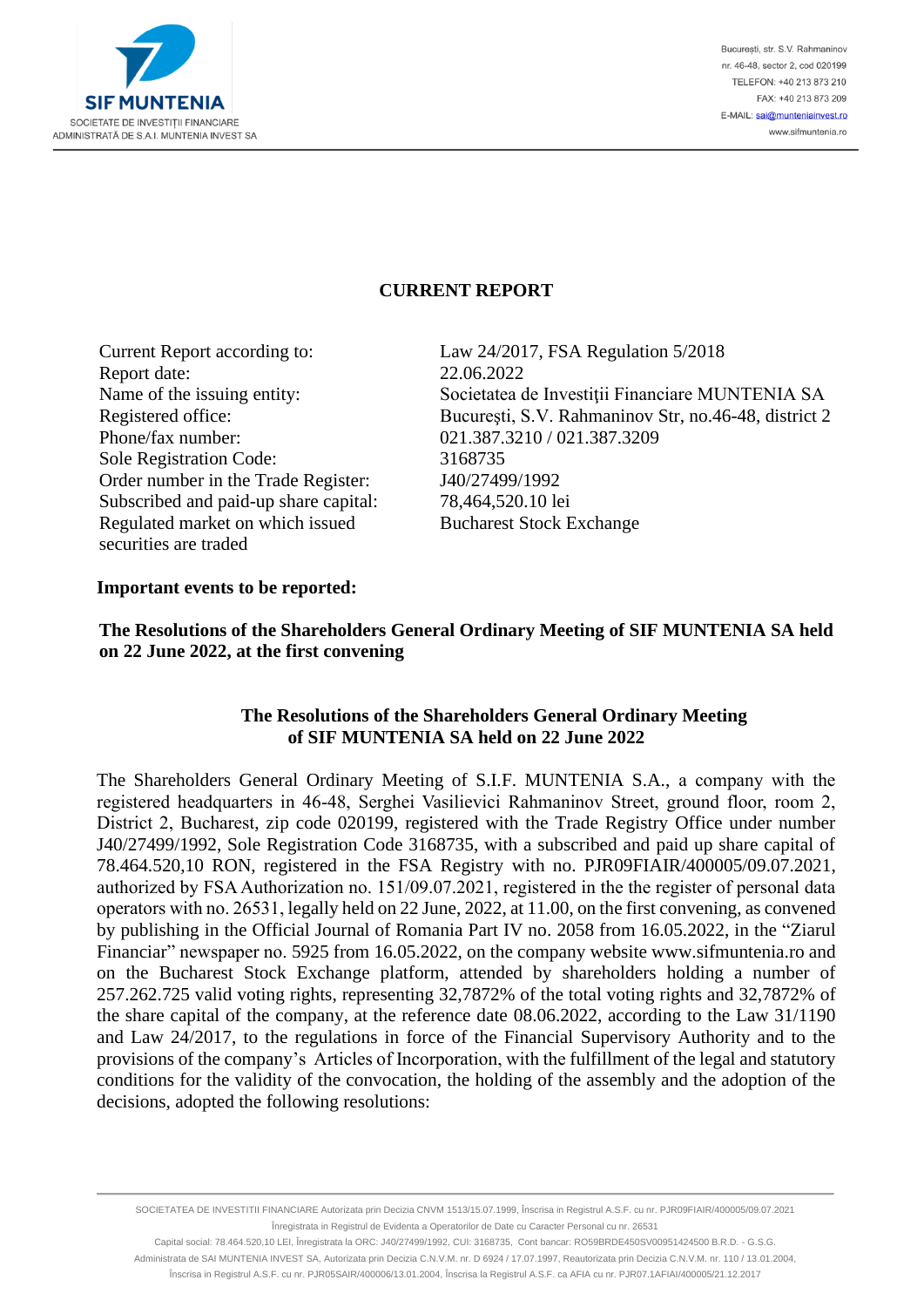### **DECISION NO. 1**

**It is hereby approved the appointment of the SGOM secretariate made up of three members, namely Ms.Topor Elena Daniela, Ms. Stratan Ana and Ms. Drișcu Adelina with the identification data available at the headquarters of the Company. Ms. Topor Elena Daniela will be the secretary that prepares the minutes of the meeting. The persons nominated are shareholders of SIF Muntenia SA.**

with a majority of 100% of the valid expressed votes, following the number of 257.262.715 valid votes expressed for a number of 257.262.715 shares held by the shareholders present, represented or who voted by mail, representing 32,7872 % of the share capital of the company, from which 257.262.415 votes "in favor", 300 votes "against", 0 "refraining", 0 votes canceled and 10 votes not expressed.

### **DECISION NO. 2**

**It is hereby approved the appointment of the commission for counting the votes expressed by the shareholders on the items on the agenda of the SGOM, respectively Ms. Topor Elena Daniela, Ms. Stratan Ana and Ms. Drișcu Adelina with the identification data available at the company headquarters.**

with a majority of 100% of the valid expressed votes, following the number of 257.262.715 valid votes expressed for a number of 257.262.715 shares held by the shareholders present, represented or who voted by mail, representing 32,7872 % of the share capital of the company, from which 257.262.415 votes "in favor", 300 votes "against", 0 "refraining", 0 votes canceled and 10 votes not expressed.

# **DECISION NO. 3**

**It is hereby approved the appointing of the following members of the Shareholders Representatives Council of Societatea de Investitii Financiare Muntenia SA for a 4 (four) year mandate, starting with date of their appointment.**

- 1. **GIOGA ȘTEFAN DRAGOS** with a majority of 96,67% of the valid expressed votes, following the number of 257.262.715 valid votes expressed for a number of 257.262.715 shares held by the shareholders present, represented or who voted by mail, representing 32,7872 % of the share capital of the company, from which 248.691.581 votes "in favor", 8.570.634 votes "against" representing 3,33% from valid expressed votes, 500 "refraining" representing 0,00% from valid expressed votes, 0 votes canceled and 10 votes not expressed.
- 2. **PANĂ ROBERT**-**COSMIN** with a majority of 96,67% of the valid expressed votes, following the number of 257.262.715 valid votes expressed for a number of 257.262.715 shares held by the shareholders present, represented or who voted by mail, representing 32,7872 % of the share capital of the company, from which 248.692.081 votes "in favor", 8.570.634 votes "against" representing 3,33% from valid expressed votes, 0 "refraining", 0 votes canceled and 10 votes not expressed.
- 3. **ȘTEFAN GEORGE- ALIN -** with a majority of 96,67% of the valid expressed votes, following the number of 257.262.715 valid votes expressed for a number of 257.262.715 shares held by the shareholders present, represented or who voted by mail, representing 32,7872 % of the share capital of the company, from which 248.692.081 votes "in favor", 8.570.634 votes "against"